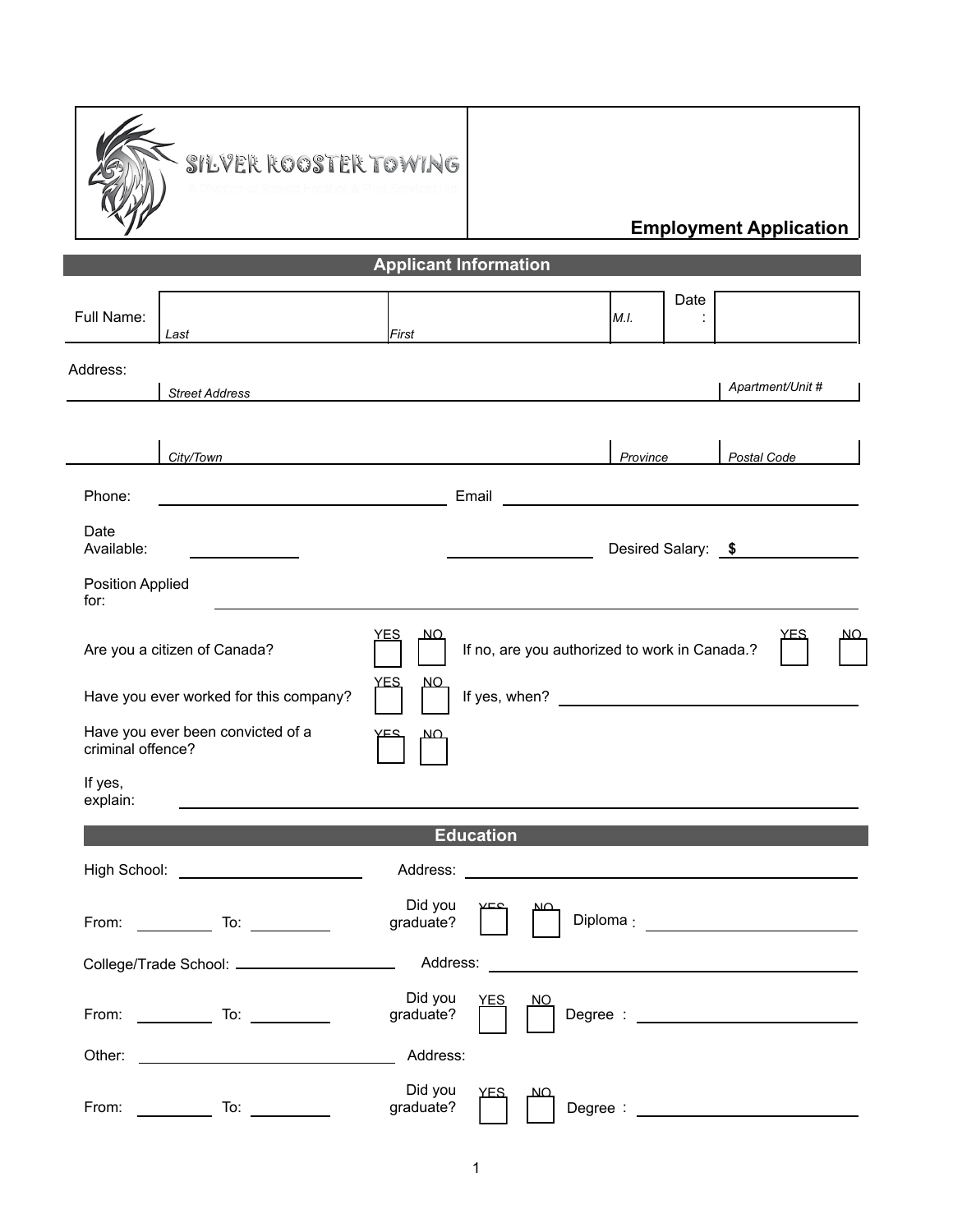## **References**

*Please list three professional references.*

Full Name:

| .                          | Relationship:              |
|----------------------------|----------------------------|
| Company:                   | Phone:                     |
|                            |                            |
|                            |                            |
| Full Name:                 | Relationship:              |
| Company:                   | Phone:                     |
|                            |                            |
|                            |                            |
| Full Name:                 | Relationship:              |
| Company:                   | Phone:                     |
|                            |                            |
|                            | <b>Previous Employment</b> |
| Company:<br>$\blacksquare$ | Phone:                     |

|            |                                                                                                                  |                        | LINIC.            |                   |
|------------|------------------------------------------------------------------------------------------------------------------|------------------------|-------------------|-------------------|
| Address:   |                                                                                                                  |                        | Supervisor        |                   |
| Job Title: |                                                                                                                  | Starting<br>Salary: \$ | Ending Salary: \$ |                   |
|            |                                                                                                                  |                        |                   |                   |
| From:      | To<br>$\Delta$                                                                                                   |                        |                   |                   |
| reference? | May we contact your previous supervisor for a                                                                    | YES                    |                   |                   |
|            | and the control of the control of the control of the control of the control of the control of the control of the |                        |                   |                   |
|            |                                                                                                                  |                        | Phone:            |                   |
| Address:   |                                                                                                                  |                        | Supervisor        |                   |
|            |                                                                                                                  | Starting<br>Salary: \$ |                   | Ending Salary: \$ |
|            |                                                                                                                  |                        |                   |                   |
| From:      | To                                                                                                               |                        |                   |                   |
| reference? | May we contact your previous supervisor for a                                                                    | <b>YES</b><br>NO       |                   |                   |